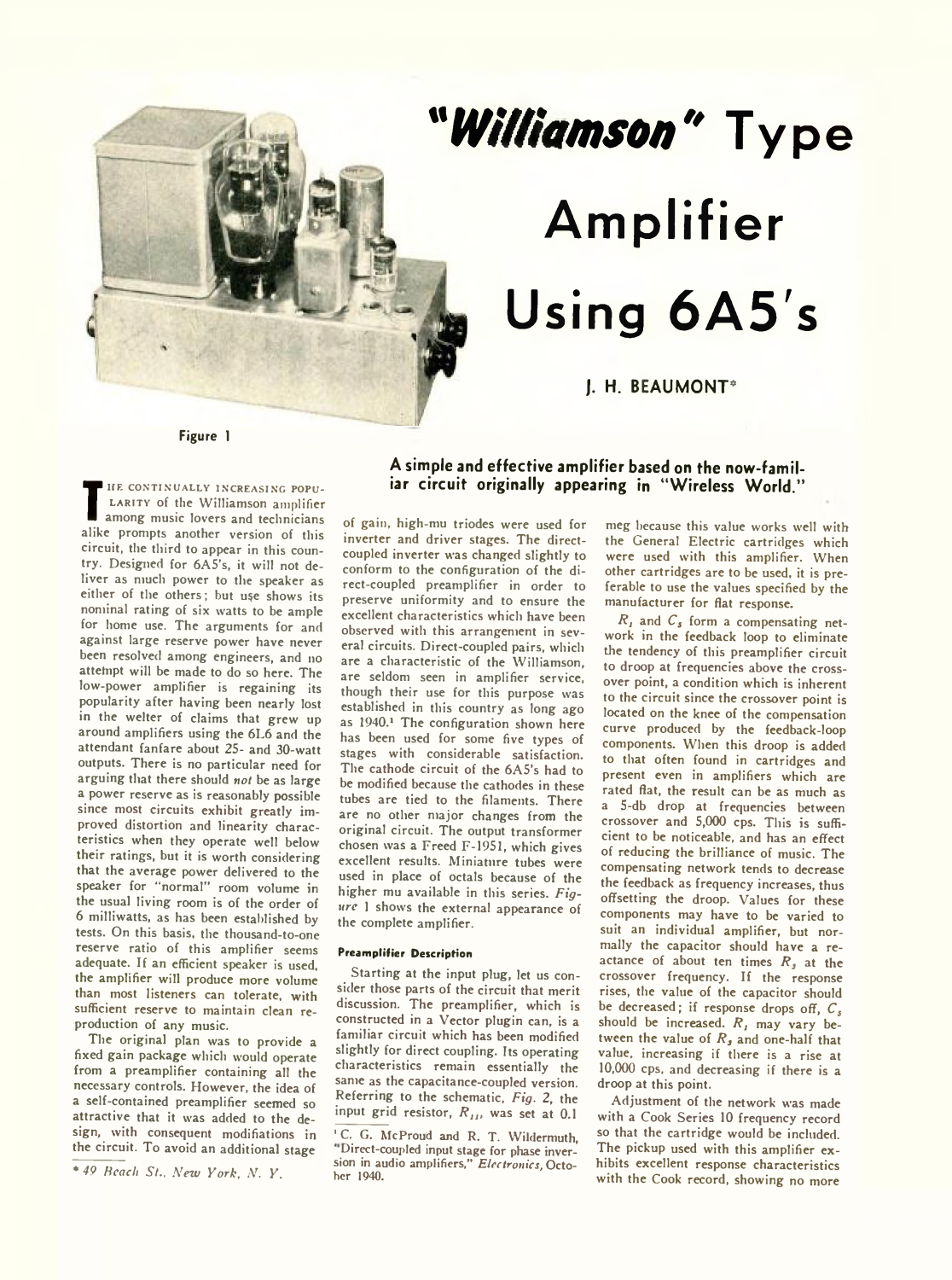than plus or minus 1-db variation through 10,000 cps.

The preamplifier may be built on a regular Vector socket if the plug-in feature is not desired. However, the preamplifier plug-in socket may be used as a source of power for an external preamplifier if at any time it is desired to use one, and plug-in preamplifiers allow changes to be made without disturbing the internal wiring. The circuit shown here is the third used with this amplifier since its construction was started. It is worth noting that if the octal socket is used as a source of external power there can be no heater grounds in the external equipment because the heater string is connected to the 6A5 cathodes and is "off ground'' by the amount of their bias. If a separate heater pair is supplied on the power supply used with the amplifier, it may be wired to the preamplifier socket, though in general, the d-c bias on the heater string is considered desirable.

Parts mounting on the post of the Vector unit will be much simplified if the screw joining the parts is taken out and the octal plug removed entirely. This allows the post to be rotated so that its lugs are conveniently located with respect to the novel socket lugs. Components which pass into the octal base, such as  $C<sub>4</sub>$ , should be fastened at one end and plenty of lead length left on the other. Leads from the lugs to the socket are fastened to their lugs and left projecting below the end of the post far enough to pass through the octal pins. Fiber-glass sleeving should be used on leads only where one crosses another, or comes near a lug; the rest of the wiring may be done with bare wire. *Figure* 3

shows the appearance of the preamplifier, both cased and uncased.

When all wiring and soldering is complete, the octal plug is re-assembled and all leads passed through their respective pins. When the screw has been tightened, the lead ends are cut off flush with the pins and soldered. If a layout is made before assembly is undertaken, it is possible to arrange the parts so that all the leads will pass almost straight from the post into the plug pins. The ground lug on the base of the can should be connected to the common ground point of the preamplifier.

The remainder of the stages were wired on Vector sockets because they offered an interesting approach to parts mounting which could be completed stage by stage and inserted in the chassis with all leads attached. This simplifies assembly greatly, and the resulting job will be both compact and neat, as shown in *Fig.* 4. This type of mounting avoids the troubles often found in getting strip mountings to operate satisfactorily due to the necessarily greater length of critical leads. The only critical leads leaving the Vectors are the grid leads of the following stage, and the capacitors may be hung from one socket to the next if these give trouble.

Further ease in assembly can be obtained by using a  $6 \times 10$  Bud Minibox in place of the chassis indicated here. These boxes come in two sections, one of which forms the top and ends of a chassis, and the other the sides and bottom. Work on the top section can be done, unhampered by sides, and the completed unit will be housed in a neatly finished box.

Moving into the amplifier proper, *R ls*

and  $R_{16}$  provide isolation for the two inputs and  $R_{16}$  is the gain control. The amplifier-inverter stage has the same basic configuration as the preamplifier and requires no comment, except that  $R_{18}$  and  $R_{19}$  should be a matched pair to obtain as nearly a balanced output as possible.  $C_{\theta}$  and  $C_{\theta}$  were intentionally made small in value in order to preserve a smooth bass response down to the low-

### **PARTS LIST**

| $R_i, R_i$                      | 2200 ohms, $\frac{1}{2}$ watt            |
|---------------------------------|------------------------------------------|
| $R_i, R_i$                      | 3900 olims, $\frac{1}{2}$ watt           |
| $R_i, R_i$                      | $10.000$ ohms, $1$ watt                  |
| $R_2, R_8$                      | 47.000 ohms 1 watt                       |
| $R_{\theta}$ , $R_{\theta}$     | 68,000 ohms, 1 watt                      |
| $R_{11}, R_{13}, R_{16}$        | 0.1 meg, $\frac{1}{2}$ watt              |
| $R_{11}, R_{13}, R_{14}$        |                                          |
| $R_{12}$ , $R_{10}$             |                                          |
| $R_{II}$ , $R_{II}$             | $0.$ meg, $1$ watt                       |
| $R_{10}$ , $R_{19}$             | $0.1$ meg, 1 watt, $5%$                  |
| $R_{14}$ , $R_{16}$             | 0.27 meg, $\frac{1}{2}$ watt             |
| $R_{10}$ , $R_{17}$             | $0.47$ meg, $\frac{1}{2}$ watt           |
| $R_{M}$ , $R_{M}$               | $\pm$ ohms, 2 watt, 5%                   |
| $R_{30}$ , $R_{31}$             | $1-10$ ohms, 2 watt                      |
| $R_{\rm{sr}}$                   | 350 ohms, 10 watt wire-                  |
|                                 | wound                                    |
| $C$ <sub>1</sub> a, b, c, d     | $2$ )-20-20-20/450 $v$ ,                 |
|                                 | electrolytic                             |
| $C_{\epsilon}$ , $C_{\epsilon}$ | $(1 \mu f, 400 \nu,$ Aerolite            |
| $C_i, C_i$                      | . Il µf, 400 v, Aerolite                 |
| $C_{\bullet}$ , $C_{\bullet}$   | . 104 µf, 400 v, Aerolite                |
| $C_{0}$ , $C_{0}$               | . )02 μf, 400 v, Aerolite                |
| $T_{I}$                         | Output transformer, Freed                |
|                                 | $F-1951$                                 |
| $V_1, V_2, V_3$                 | 2AX7                                     |
| $V_+ V_+$                       | ⊶A 5                                     |
| $P_1, P_2$                      | Amphenol 80-C                            |
| P <sub>2</sub>                  | lones P-202                              |
| $P_{4}$                         | Jones $P-306-AB$                         |
| $P_{\ell}$<br>                  | Octal socket, Amphenol<br>$MIP-8$        |
|                                 | Vector B8-N socket ass'y ()              |
|                                 | req)                                     |
|                                 | Vector 10-O-9T, (2 req)                  |
|                                 | Vector $8-N-9T$ (2 req)                  |
|                                 | Aluninum chassis, $5 \times 10 \times 3$ |



**Fig. 2. Complete schematic of the 6-watt amplifier described.**